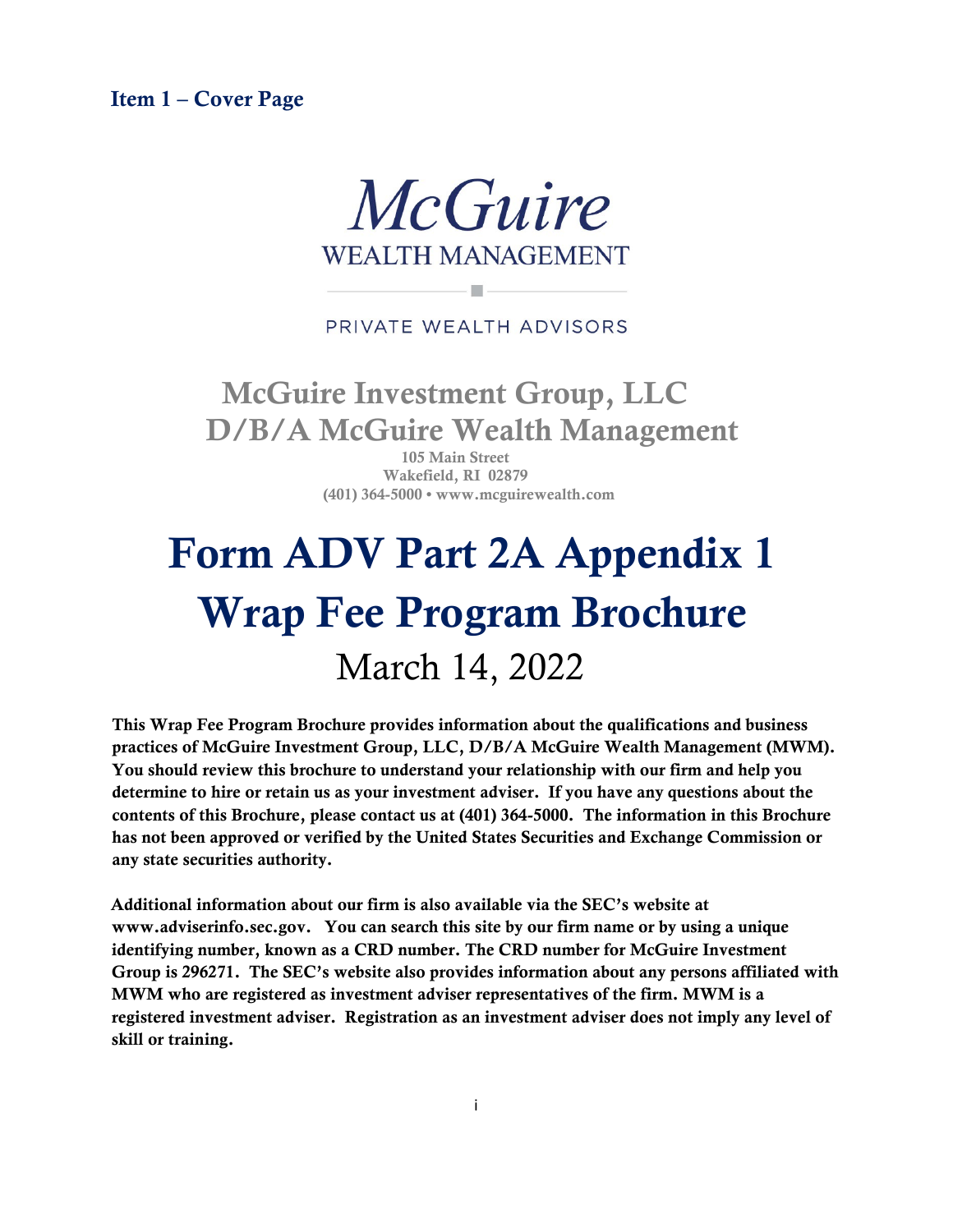# <span id="page-1-0"></span>Item 2 – Material Changes

This section of the Brochure discusses material changes made to the Wrap Fee Program Brochure since the date of our last annual update in March 2021.Below is a summary of those changes:

#### • Item 5: Account Requirements

The firm has increased its minimum investment amount to \$2,000,000 for wrap program services.

We encourage you to carefully review this Brochure prior to entering into an investment advisory contract with our firm. If you have any questions about the contents of this Brochure, please contact us at (401) 364-5000.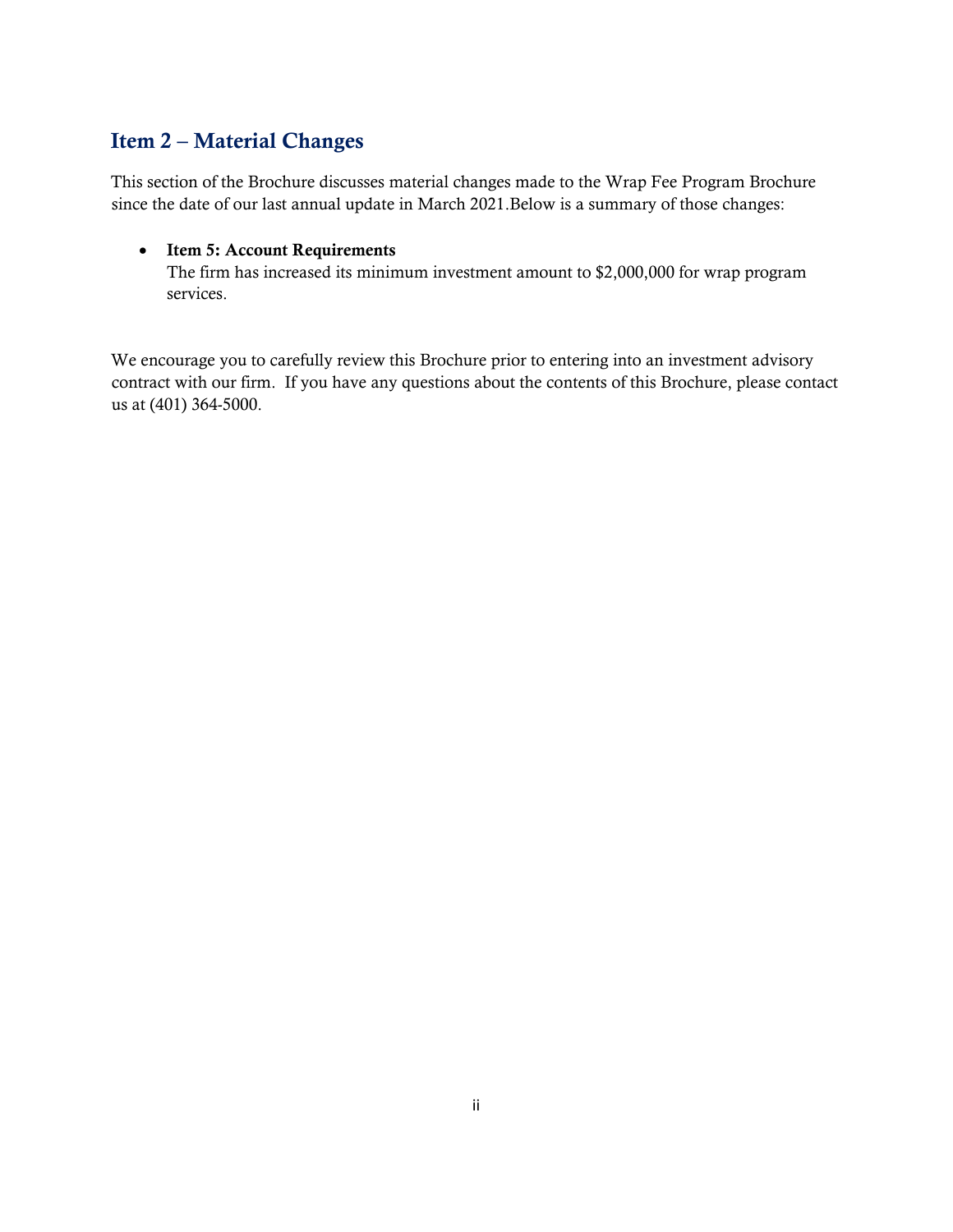# <span id="page-2-0"></span>**Item 3 - Table of Contents**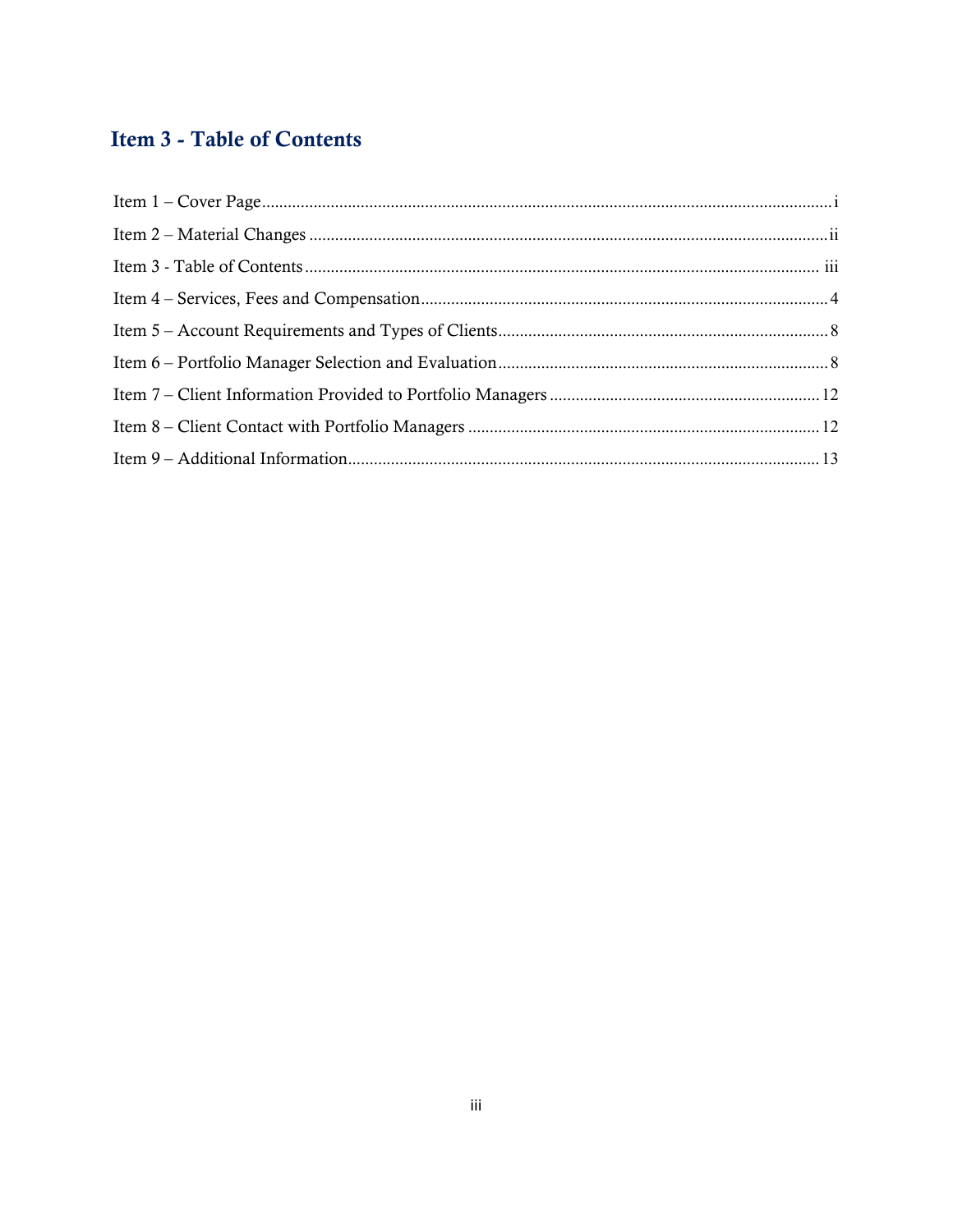# <span id="page-3-0"></span>Item 4 – Services, Fees and Compensation

Our Services and Fees

MWM generally provides discretionary portfolio management and wealth management services to individuals, families, and businesses through the firm's Wrap Fee Program whereby participants in the program receive portfolio management, financial planning, custodial, reporting and clearing serviced for one inclusive fee. In limited circumstances, MWM may also provide non-discretionary portfolio management services to clients. When providing portfolio management services, the firm not only makes recommendations related to investments, but also implements these recommendations and provides ongoing monitoring and reporting.

Our portfolio management services provide our clients with the ability to have a customized investment plan based on their individual needs and goals. We assist clients in assessing their current financial situation, financial goals, and attitudes towards risk, and then recommend an appropriate asset allocation. We will recommend changes to a client's portfolio based on market, economic, or political circumstances, and the individual characteristics of the securities in a portfolio.

As part of our wealth management services, MWM provides financial planning, advice or other strategic assistance in areas such as education funding, retirement planning, estate planning, risk management, employee benefits planning, tax planning, etc. We identify goals and objectives, collect, and analyze data, and formulate a personalized strategy.

Annual wrap program fees range up to 1.5% and are negotiated based on the complexity of the engagement prior to the start of the engagement, with a minimum annual fee of \$5,000.

| <b>Assets Under Management</b> | <b>Annual Advisory Fee</b> |
|--------------------------------|----------------------------|
| First \$500,000                | 1.50%                      |
| Next \$500,000                 | 1.25%                      |
| Next \$4,000,000               | 0.85%                      |
| Next \$5,000,000               | 0.75%                      |
| Amounts over \$10,000,000      | 0.60%                      |

The firm's standard graduated fee schedule is as follows:

Fees are calculated and charged quarterly in advance based on the ending balance of the preceding quarter and are typically deducted directly from the client's account.

Upon termination of your advisory agreement with our firm, we will promptly refund any prepaid, unearned fees. Fees for partial quarters are prorated based on the number of days assets are managed.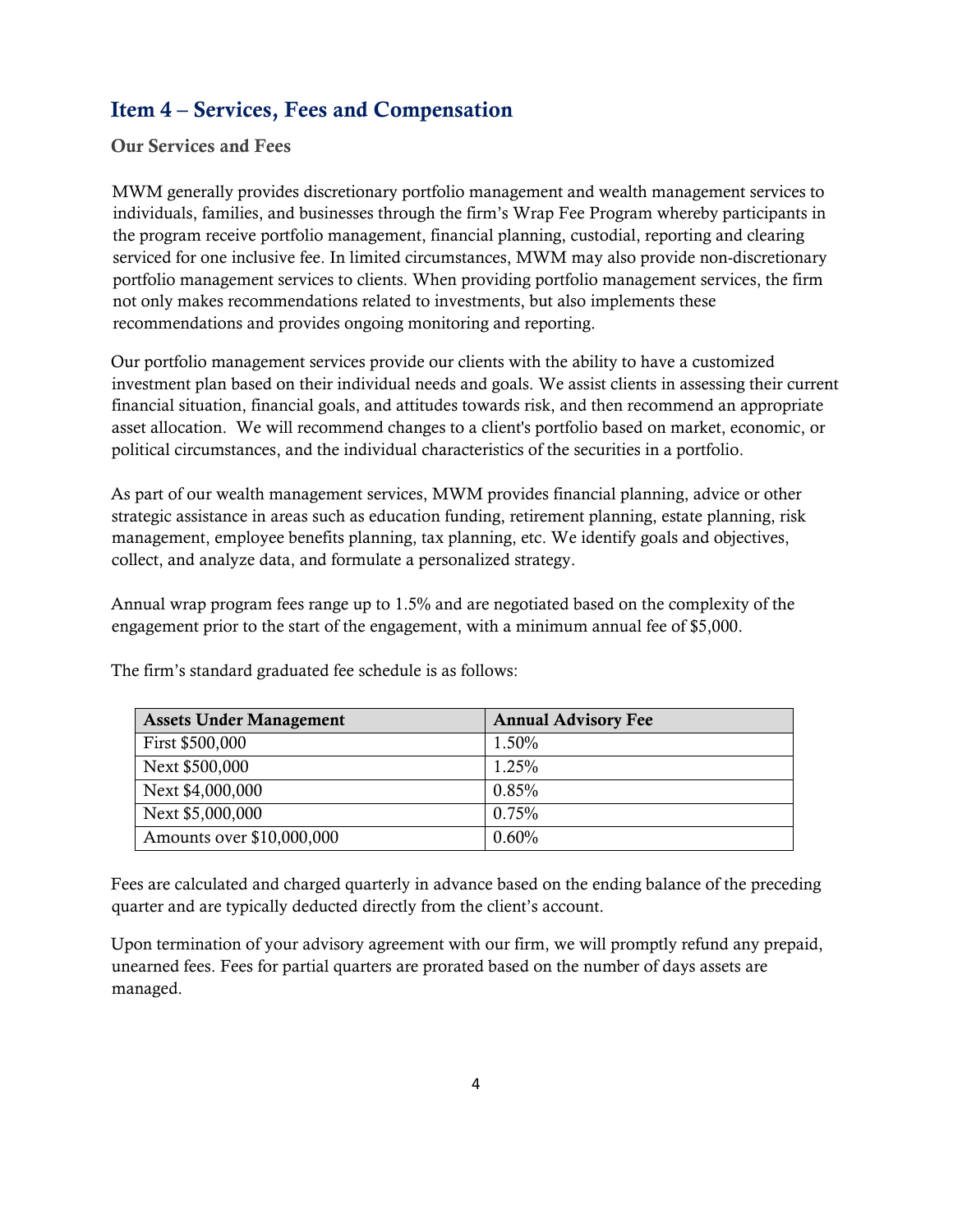#### Costs of Our Program

MWM's wrap fees include costs for investment management, trade execution and custodial services. Fees for our investment management services may be higher or lower than fees charged by other advisers who offer similar services, or if you paid separately for investment advice and other services. Clients may be charged different fees than similarly situated clients for the same services. Although MWM absorbs transaction costs in Wrap Program accounts, we have negotiated institutional pricing for an unlimited number of trades for our clients' accounts.

A wrap fee program may or may not be the lowest cost option for clients who would like to restrict investments to open-end mutual funds or other long-term investment products. We encourage clients to consider their anticipated level of trading and compare the costs they may incur in this Wrap Program versus paying separately for investment management and brokerage services. Clients should carefully review this Wrap Fee Program Brochure to understand the fees and other sources of compensation that exist among our services prior to entering into an investment advisory contract with our firm.

#### Other Types of Fees and Expenses You May Incur

Clients may incur certain charges imposed by custodians, product sponsors and other third parties, such as custodial fees, expenses or other charges imposed directly by mutual funds or exchange traded funds, margin costs, odd-lot differentials, transfer taxes, wire transfer and electronic fund transfer fees, and other fees and taxes on brokerage accounts and securities transactions. Decisions to reallocate your account assets may result in a redemption fee imposed by one or more mutual funds held in your account. Mutual funds and exchange traded funds also charge internal management fees, which are disclosed in a fund's prospectus. Such charges, fees and commissions are exclusive of and in addition to MWM's fee. MWM shall not receive any portion of these commissions, fees, and costs, including any distribution or "12b-1" fees paid by the mutual funds in which your account assets are invested. MWM primarily invests in individual securities that do not have any internal expenses.

#### Brokerage Practices

#### Selection and Recommendation of Broker-Dealers

We do not maintain custody of client assets. Client assets are maintained in an account at a nonaffiliated "qualified custodian," generally a broker-dealer or bank. We are not affiliated with any custodian, but instead all custodians are independently owned and operated. The custodian will hold your assets in an account and we will be able to buy and sell securities on your behalf.

We cannot open accounts for you, but we can assist you in opening an account at whatever custodian/broker you decide to use.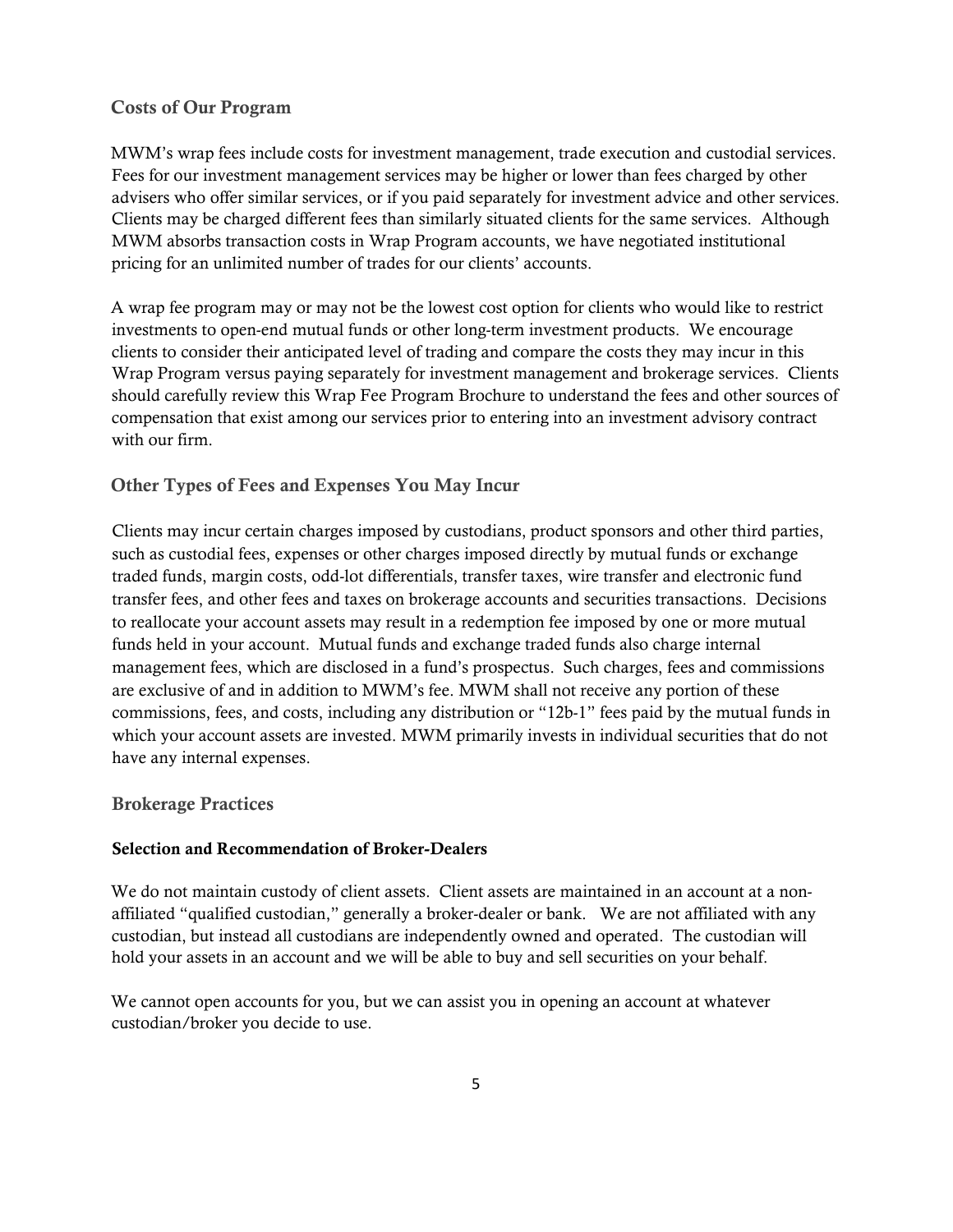When recommending a custodian or broker for our clients, we consider many different factors, including quality of service, types of services offered, overall capability, execution quality, competitiveness of transaction costs, availability of investment research, reputation of the firm, and financial resources, among other things. In determining the reasonableness of a broker's compensation, we consider the overall cost to you relative to the benefits you receive, both directly and indirectly, from the broker.

#### Your Brokerage and Custody Costs

MWM's investment management fees include costs for trade execution and custodial services. We have negotiated competitive pricing and services with the brokers and custodians we recommend that is based on the condition that our clients collectively maintain a certain level of assets at the custodian. We feel this commitment benefits you because we expect the overall rates you pay will be lower than they might be otherwise.

MWM utilizes Trade-PMR, Inc. ("Trade-PMR") for brokerage and trade execution services. Trade-PMR clears trades and custodies assets with First Clearing, a FINRA member broker-dealer. First Clearing is a trade name used by Wells Fargo Clearing Services, LLC., a non-bank affiliate of Wells Fargo & Company. Trade-PMR acts as an introducing broker dealer on a fully disclosed basis. Trade-PMR and First Clearing are members of SIPC and are unaffiliated registered broker dealers and FINRA members. The brokerage commissions and/or transaction fees charged by Trade-PMR or any other designated broker-dealer are separate of MWM's fee, however, are incorporated into the wrap fee you pay. MWM regularly reviews these programs to seek to ensure that its recommendation is consistent with its fiduciary duty. Factors which MWM considers in recommending Trade-PMR and First Clearing or any other broker-dealer to clients include their respective financial strength, reputation, execution, pricing, research, and service. The commissions and/or transaction fees charged by these brokers may be higher or lower than those charged by other broker-dealers.

In addition, Trade-PMR provides MWM with access to its institutional trading and custody services, which are typically not available to retail investors. These brokerage services include the execution of securities transactions, research, and access to mutual funds and other investments that are otherwise generally available only to institutional investors or would require a significantly higher minimum initial investment.

We have determined that having the custodians execute most trades is consistent with our duty to seek "best execution" of your trades. Best execution means seeking the most favorable terms for a transaction based on all relevant factors, including those listed above.

#### Products and Services Available to Us from Brokers/Custodians

The custodians provide us and our clients with access to its institutional brokerage services, such as trading, custody, reporting, and related services, many of which are not typically available to retail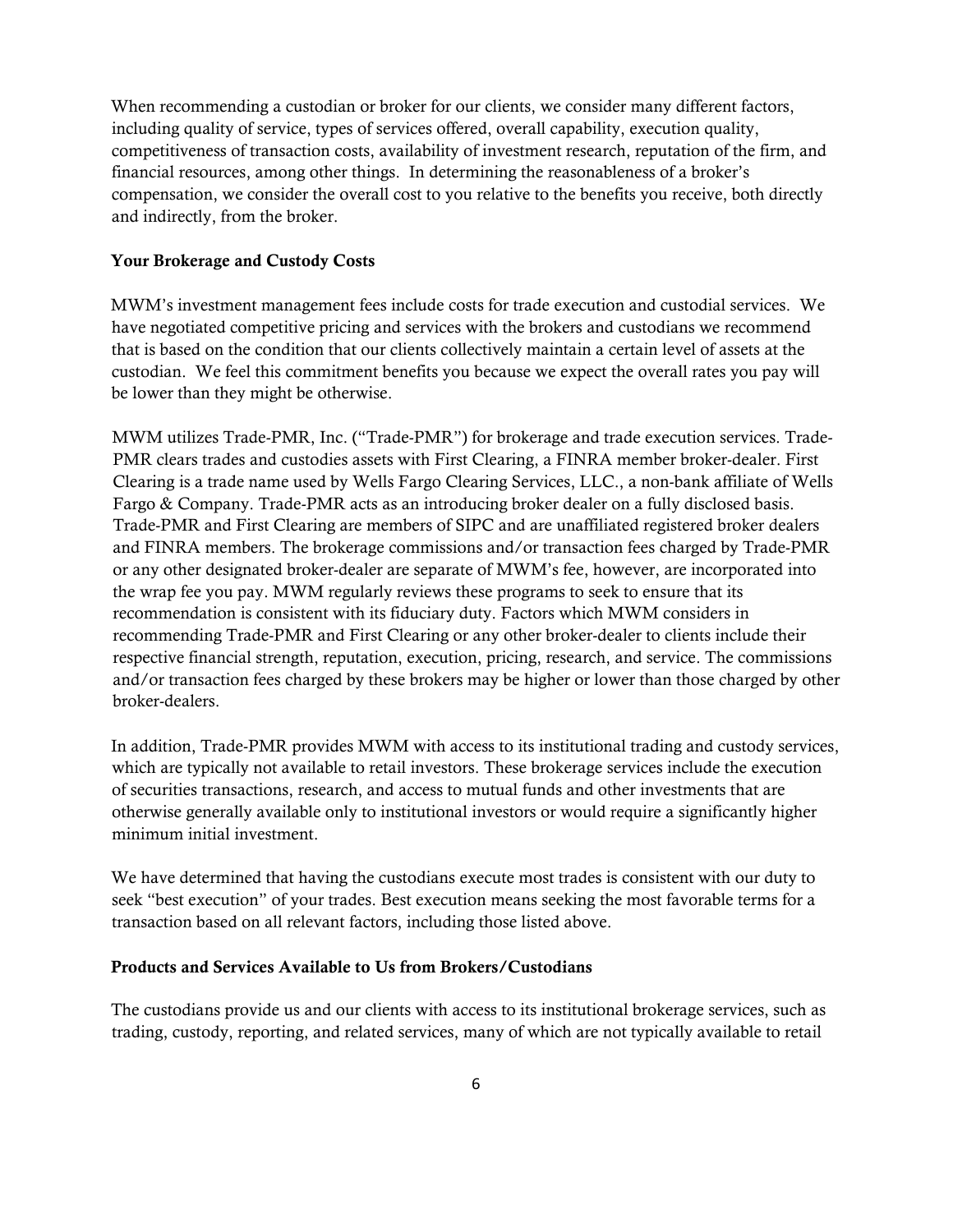customers. The custodians also make available various support services, some of which may help us manage or administer our clients' accounts, while others may help us manage and grow our business.

Other institutional brokerage services which benefit you directly include access to a broad range of investment products, execution of securities transactions, and asset custody. The investment products available through the custodians include some to which we might not otherwise have access or that would require a significantly higher minimum initial investment by our clients.

The custodians may also make available to us other products and services that benefit us but may not directly benefit you or your account. These products and services assist us in managing and administering our clients' accounts. They include investment research, both the custodians' own and that of third parties. We may use this research to service all or a substantial number of our clients' accounts, including accounts not maintained at the custodians. In addition to investment research, the custodians may also make available software and other technology that provide access to client account data, facilitates trade execution for multiple client accounts, provides pricing and other market data, facilitates payment of our fees from our clients' accounts, and assists with back-office functions, recordkeeping, and client reporting.

The custodians may also offer other services intended to help us manage and further develop our business. These services include educational conferences and events, consulting on technology, compliance, legal, and business needs, publications and conferences on practice management and business succession, and access to employee benefits providers, human capital consultants, and insurance providers, as well as discounts on products and services from third-party providers and discounted negotiated margin and lending rates for our clients.

The availability of these services from the custodians benefit us because we do not have to produce or purchase them. Of course, this may give us an incentive to recommend that you maintain your account with a particular custodian based on our interests rather than yours, which is a conflict of interest. We believe, however, that our recommendation of a custodian is in the best interests of our clients, and is primarily supported by the scope, quality, and price of the custodian's services and not the custodian's services that benefit only us.

#### Research and Other Soft Dollar Benefits

MWM does not participate in soft-dollar relationships.

#### Brokerage for Client Referrals

When selecting broker-dealers for the execution of client securities transactions, MWM does not consider whether we will receive any client referrals from the broker-dealer or any other third-party.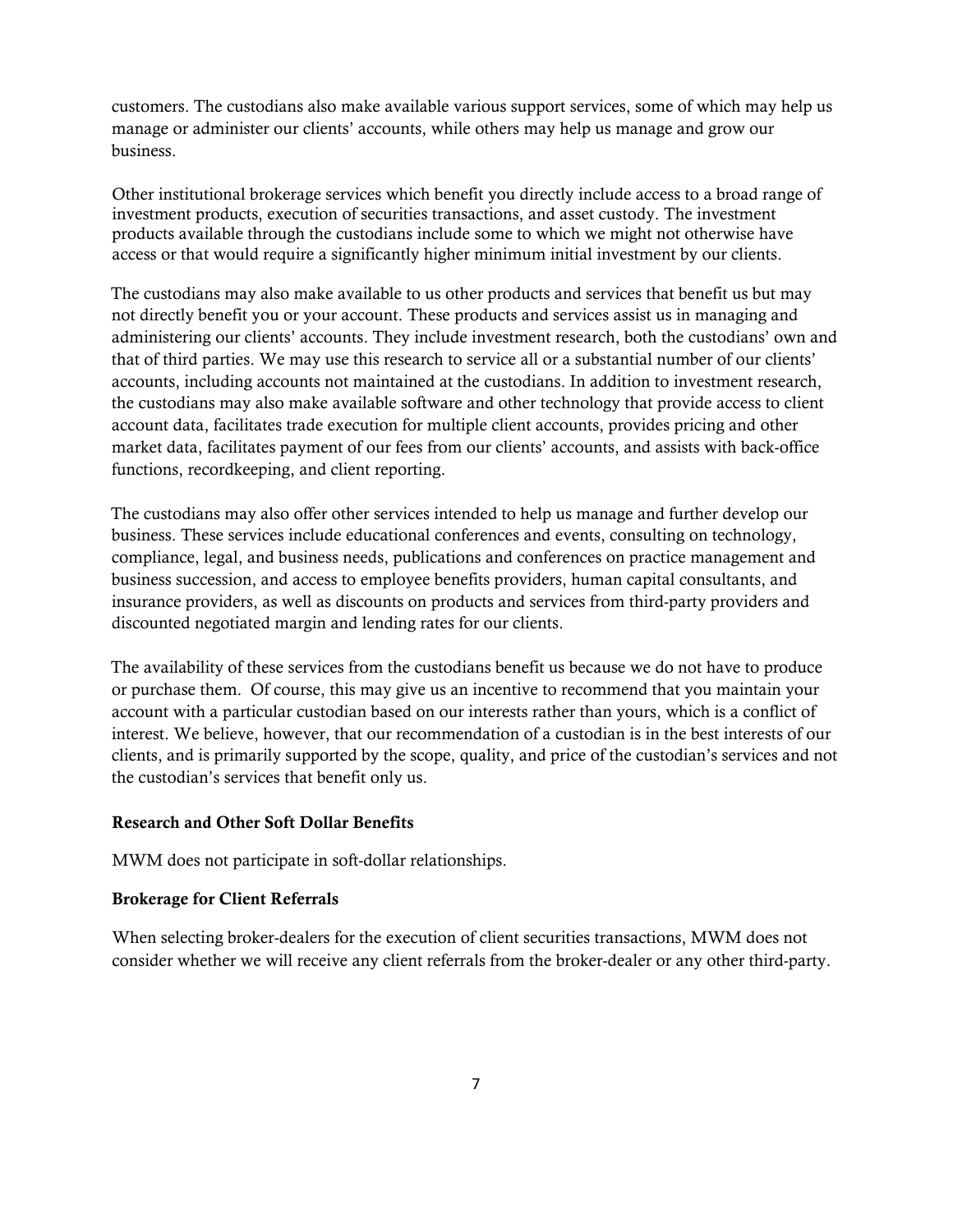#### Directed Brokerage

As MWM will not request the discretionary authority to determine the broker-dealer to be used or the commission rates to be paid, clients must direct MWM to use Trade-PMR as the broker-dealer. The commissions and transaction fees charged by Trade-PMR could be higher or lower than those charged by other custodians and broker-dealers. In directing the use of a particular broker-dealer, it should be understood that MWM will not have authority to negotiate commissions among various broker-dealers or obtain volume discounts. As such, best execution may not be achieved. Not all investment advisers require clients to direct the use of specific broker-dealers.

The brokerage commissions and/or transaction fees charged by Trade-PMR or any other designated broker-dealer are separate of MWM's fee, however, are incorporated into the wrap fee you pay.

#### Aggregation of Transactions

MWM may, from time to time, aggregate client orders into blocks in order to facilitate more efficient account management and execution. When aggregating orders, an average price is given to all participants in the block, or other measures are taken, in order to treat all accounts fairly.

# <span id="page-7-0"></span>Item 5 – Account Requirements and Types of Clients

MWM provides advisory services to individuals, businesses, and retirement plans. The firm has set a minimum investment amount of \$2,000,000 for Wrap Program services; however, we reserve the right to decline accounts if we feel a relationship would not be beneficial or economical for the client or waive the minimum at our discretion.

# <span id="page-7-1"></span>Item 6 – Portfolio Manager Selection and Evaluation

MWM functions not only as the Wrap Program sponsor, but also as the portfolio manager. No outside portfolio managers are used.

Since MWM functions as the portfolio manager for the Wrap Program, a conflict of interest exists because MWM pays certain client trading costs from its fee. MWM has addressed this conflict of interest by negotiating institutional pricing for an unlimited number of trades for our clients' accounts. MWM upholds our fiduciary duty to provide investment advice that is in our clients' best interest and it is the firm's policy to always act in the best interests of our clients.

#### Advisory Business

As the portfolio manager for client accounts, MWM provides active portfolio management, evaluation and review of a portfolio's composition and account management. Our services are tailored to the individual needs of a particular client (whether an individual, a family, or a business) through an assessment conducted prior to an engagement. We work with our clients to determine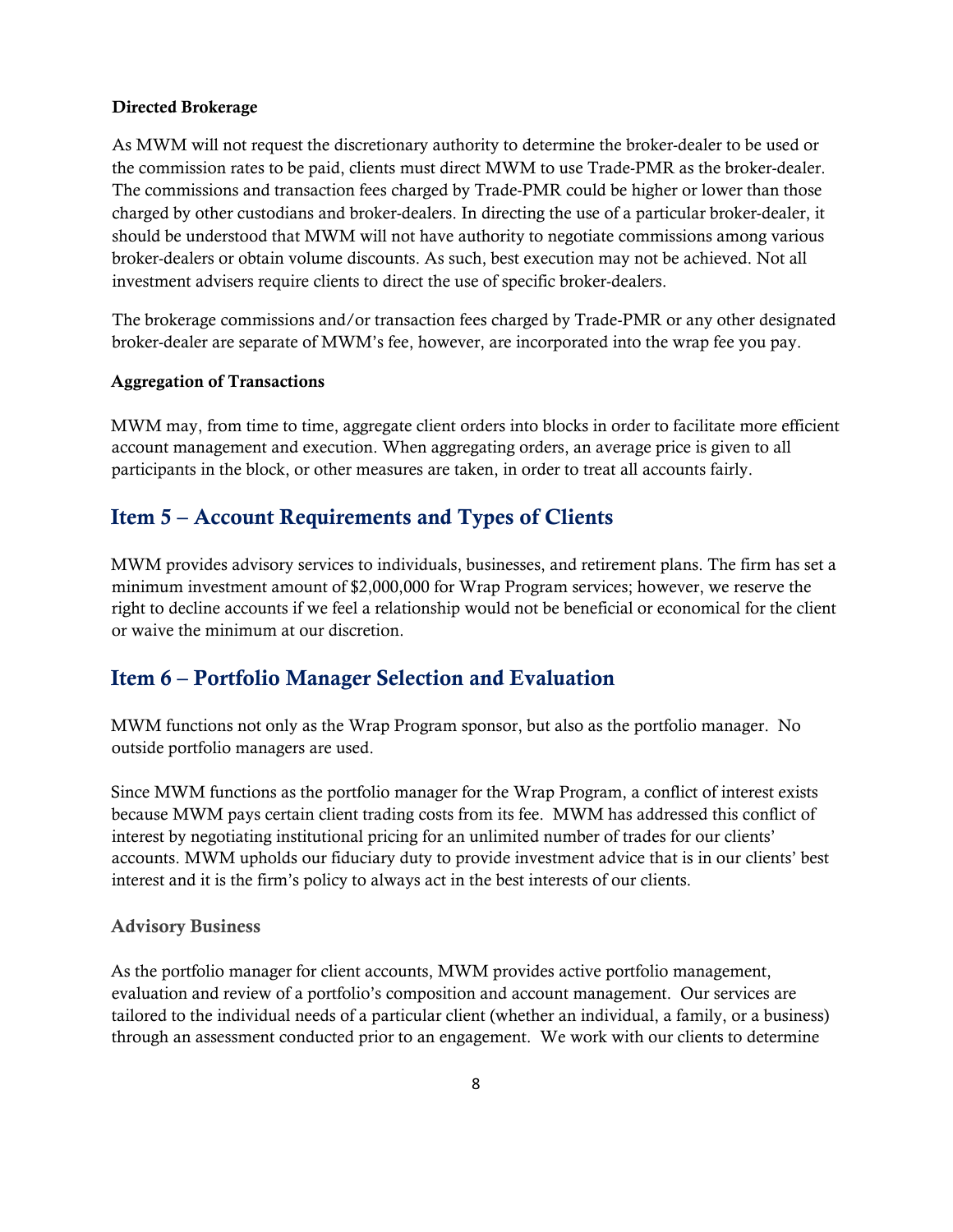their investment objectives and risk profile and develop a customized investment plan based on their individual needs and goals. This information is then used to develop strategies and solutions to assist the client in meeting their financial goals. Clients may impose restrictions related to the level of discretion granted, the types of investments used, etc. Terms of an actual engagement, including description of service, limitations and restrictions, fees, etc., are all detailed before any engagement begins in a written client agreement.

#### Performance Based Fees and Side by Side Management

MWM does not charge performance-based fees (fees based on a share of capital gains on or capital appreciation of the assets of a client) and consequently does not simultaneously manage performance based and not performance-based accounts.

Methods of Analysis, Investment Strategies, and Risk of Loss

#### Methods of Analysis and Investment Strategies

MWM's investment strategy is designed to attempt to meet the client's overall financial needs and achieve each client's specific investment goals. An evaluation of a client's financial data and investment objective is used to construct an investment portfolio and create an investment strategy that adheres to an agreed upon risk tolerance and portfolio allocation.

We base our investment policy and portfolio construction on many factors. One important factor is that we seek investments when they represent value, as measured by price to earnings ratios  $(P/E)$ , price to sales ratios (P/S), and others. We believe market volatility can create value and opportunity. We attempt to take advantage of those opportunities. We believe investment markets can become inefficient and create opportunities. At times, shares of fundamentally strong companies may have stock prices that sell for less than intrinsic value. This may represent an opportunity for a patient long-term investor. It is our belief that the greatest potential for investment success comes from holding an investment for 3, 5, 7 years or longer and not focusing on the short-term.

All investments can have risk of loss and most all investments can fluctuate in market value. We attempt to minimize some of that risk of loss through diversification. We therefore diversify equity investments in numerous ways: by market sectors and industries, by corporate capitalization, by interest rate sensitivity, by economic cycles, and by industry strength, among others.

Our philosophy focuses on investing in many companies that have strong track records of rising revenues and earnings, established management, and are leaders in their respective industries. A large number of our holdings are large capitalization stocks that are considered to be mature, established companies. Our portfolio turnover is typically low.

As part of our own primary research, we employ numerous analytical tools, including fundamental and technical analysis, market sentiment analysis, and quantitative analysis, when selecting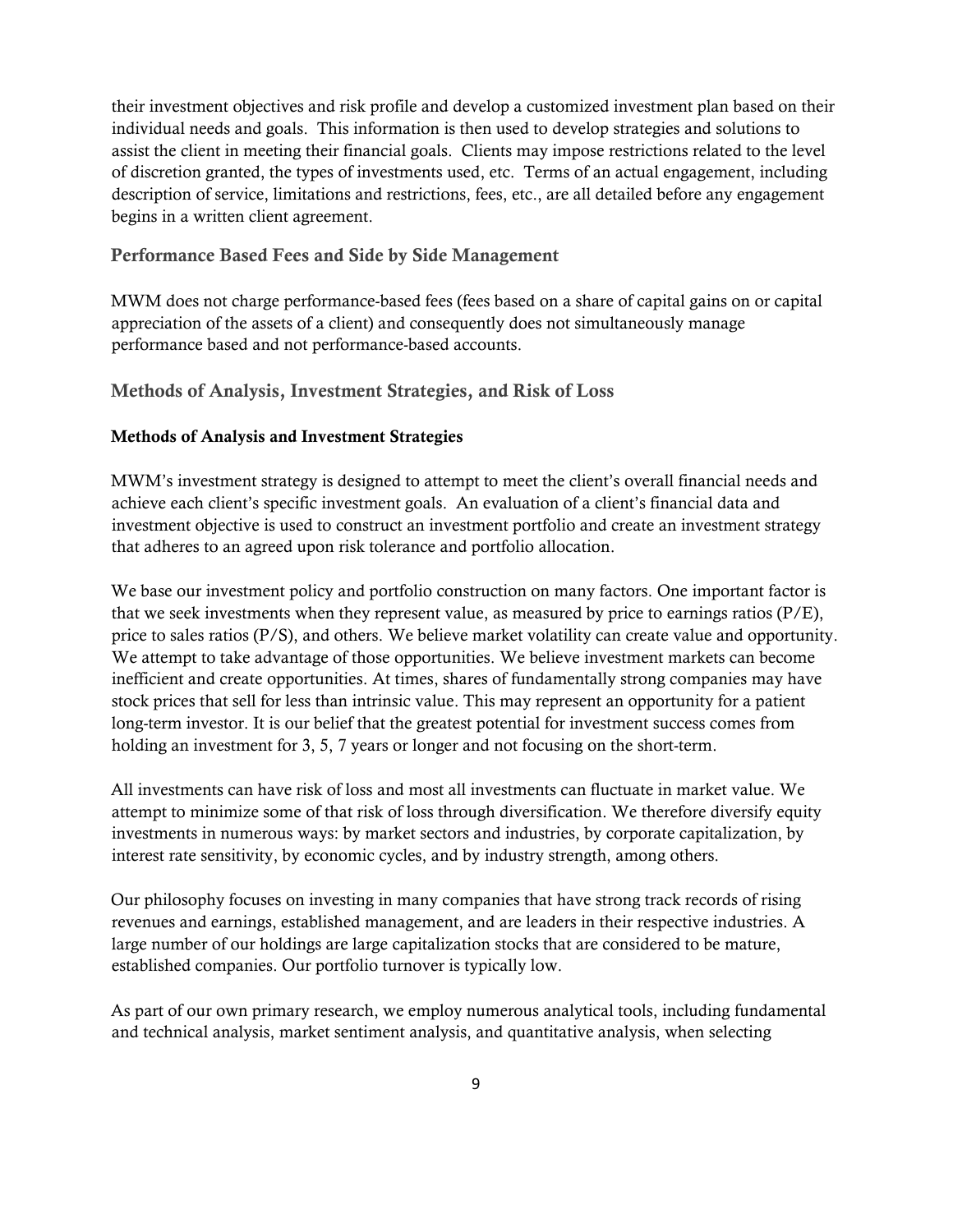investments for client accounts. Our investment team has over 83 years of combined investment experience.

At times, certain industry sectors may be under-weighted or omitted due to risk or valuation. Other industry sectors may be over-weighted because of potential opportunities. A broad selection of investments may be used to achieve our client's investment goals and objectives (e.g. ETFs, international investments, etc.). At times, the allocation towards equities may be reduced and the allocation in fixed income and other areas may be increased.

We conduct frequent investment reviews of our client portfolios. We are aware of client's investment objectives, risk tolerance and investment and portfolio suitability. We communicate with clients and review their account objectives and risk tolerance information for accuracy and make changes if needed. At various times, we will re-balance investment allocations within industries and stocks to help achieve clients' long-term investment goals.

#### Risk of Loss

Investing in securities involves risk of loss that clients should be prepared to bear. Such risks include market risk, interest rate risk, currency risk, and political risk, and loss of capital, among others. Additionally, certain trading strategies can affect investment performance through increased brokerage activity and other transactions. Each client's propensity for risk however is thoroughly evaluated, documented, and considered throughout the portfolio implementation process.

Although MWM intends to manage risk though the careful selection of investments, no investment strategy can assure a profit or avoid a loss.

We may recommend a variety of security types for your account in an effort to achieve your individual needs and goals. Described below are the material risks associated with investing in the types of securities we generally use in client accounts:

#### Equity Securities

In general, prices of equity securities (common, convertible preferred stocks and other securities whose values are tied to the price of stocks, such as rights, warrants and convertible debt securities) are more volatile than those of fixed-income securities. The prices of equity securities could decline in value if the issuer's financial condition declines or in response to overall market and economic conditions. Investments in smaller companies and mid-size companies may involve greater risk and price volatility than investments in larger, more mature companies.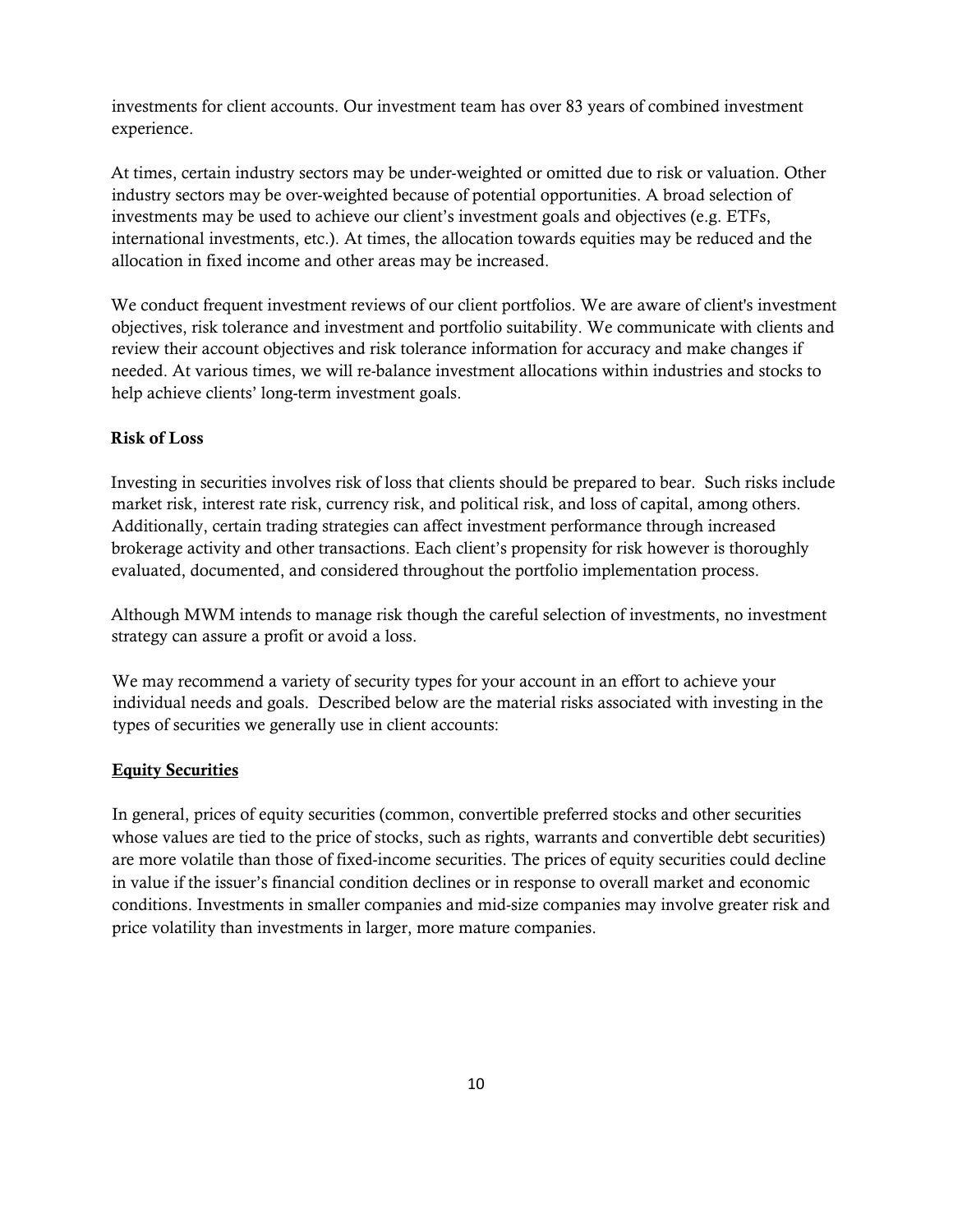#### Fixed-Income Securities

The return and principal value of bonds fluctuate with changes in market conditions. Fixed-income securities are subject to interest rate risk and credit quality risk. The market value of fixed-income securities generally declines when interest rates rise, and an issuer of fixed-income securities could default on its payment obligations. Changes in interest rates generally have a greater effect on bonds with longer maturities than on those with shorter maturities. If bonds are not held to maturity, they may be worth more or less than their original value. Credit risk refers to the possibility that the issuer of a bond will not be able to make principal and/or interest payments. High yield bonds, also known as "junk bonds," carry higher risk of loss of principal and income than higher rated investment grade bonds.

#### Mutual Funds

Mutual funds may invest in different types of securities, such as value or growth stocks, real estate investment trusts, corporate bonds, or U.S. government bonds. There are risks associated with each asset class.

An investment in a money market fund is not insured or guaranteed by the Federal Deposit Insurance Corporation or any other governmental agency. Although money market funds seek to preserve the value of your investment at \$1.00 per share, it is possible to lose money by investing in the fund. Redemption is at the current net asset value, which may be more or less than the original cost. Aggressive growth funds are most suitable for investors willing to accept price per share volatility since many companies that demonstrate high growth potential can also be high risk. Income from tax-free mutual funds may be subject to local, state and/or the alternative minimum tax.

Because each mutual fund owns different types of investments, performance will be affected by a variety of factors. The value of your investment in a mutual fund will vary from day to day as the values of the underlying investments in a fund vary. Such variations generally reflect changes in interest rates, market conditions and other company and economic news. These risks may become magnified depending on how much a fund invests or uses certain strategies. A fund's principal market segment(s), such as large-cap, mid-cap or small-cap stocks, or growth or value stocks may underperform other market segments or the equity markets as a whole.

You can find additional information regarding these risks in the fund's prospectus.

#### Exchange-Traded Funds (ETFs)

ETFs are typically investment companies that are legally classified as open-end mutual funds or unit investment trusts. ETFs differ from traditional mutual funds in that ETF shares are listed on a securities exchange. Shares can be bought and sold throughout the trading day like shares of other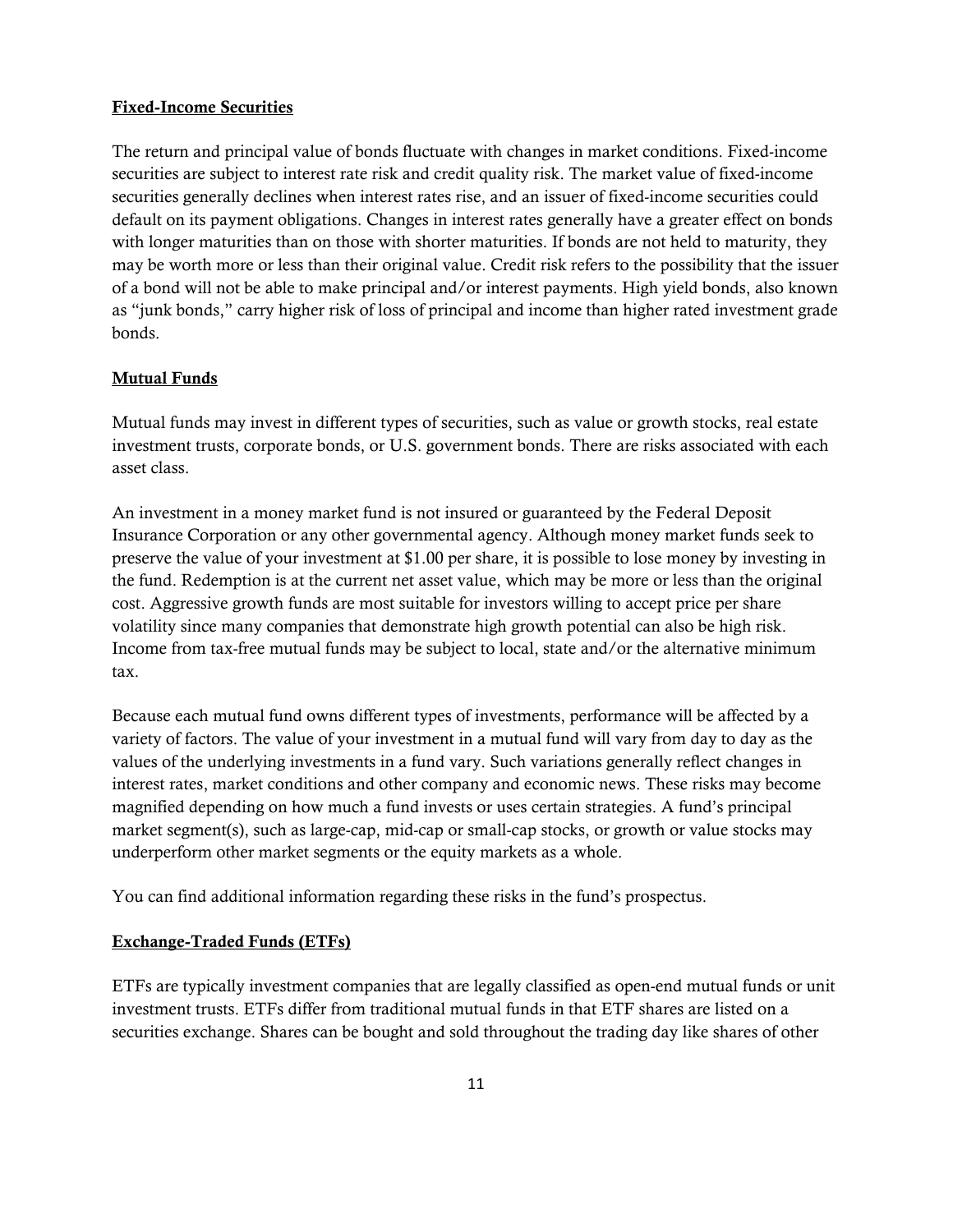publicly traded companies. ETF shares may trade at a discount or premium to their net asset value. This difference between the bid price and ask price is often referred to as the "spread." The spread varies over time based on the ETF's trading volume and market liquidity and is generally lower if the ETF has a lot of trading volume and market liquidity and higher if the ETF has little trading volume and market liquidity. Liquidity risks are higher for ETFs with a large spread. ETFs may be closed and liquidated at the discretion of the issuing company.

#### International Investing

The risks of investing in foreign securities include loss of value as a result of political or economic instability; nationalization, expropriation or confiscatory taxation; changes in foreign exchange rates and foreign exchange restrictions; settlement delays; and limited government regulation (including less stringent reporting, accounting, and disclosure standards than are required of U.S. companies). These risks may be greater with investments in in emerging markets. Certain investments utilized by MWM may also contain international securities.

#### Cash and Cash Equivalents

A portion of your assets may be invested in cash or cash equivalents to achieve your investment objective, provide ongoing distributions, and/or take a defensive position. Cash holdings may result in a loss of market exposure.

#### Voting Client Securities

MWM does not vote proxies on behalf of clients. Clients are solely responsible for receiving and voting proxies for the securities in their account.

# <span id="page-11-0"></span>Item 7 – Client Information Provided to Portfolio Managers

As the portfolio manager and sponsor of our Wrap Program, MWM does not communicate client information to outside portfolio managers. The personal information clients provide our firm at account opening is accessible to Supervised Persons of our firm. Your personal information is protected in accordance with our Privacy Policy. You may request a copy of our Privacy Policy by contacting us at (401) 364-5000.

# <span id="page-11-1"></span>Item 8 – Client Contact with Portfolio Managers

MWM does not use outside portfolio managers, and consequently has no restrictions related to client contact with outside managers. MWM is available to address and advise you on any accountrelated questions.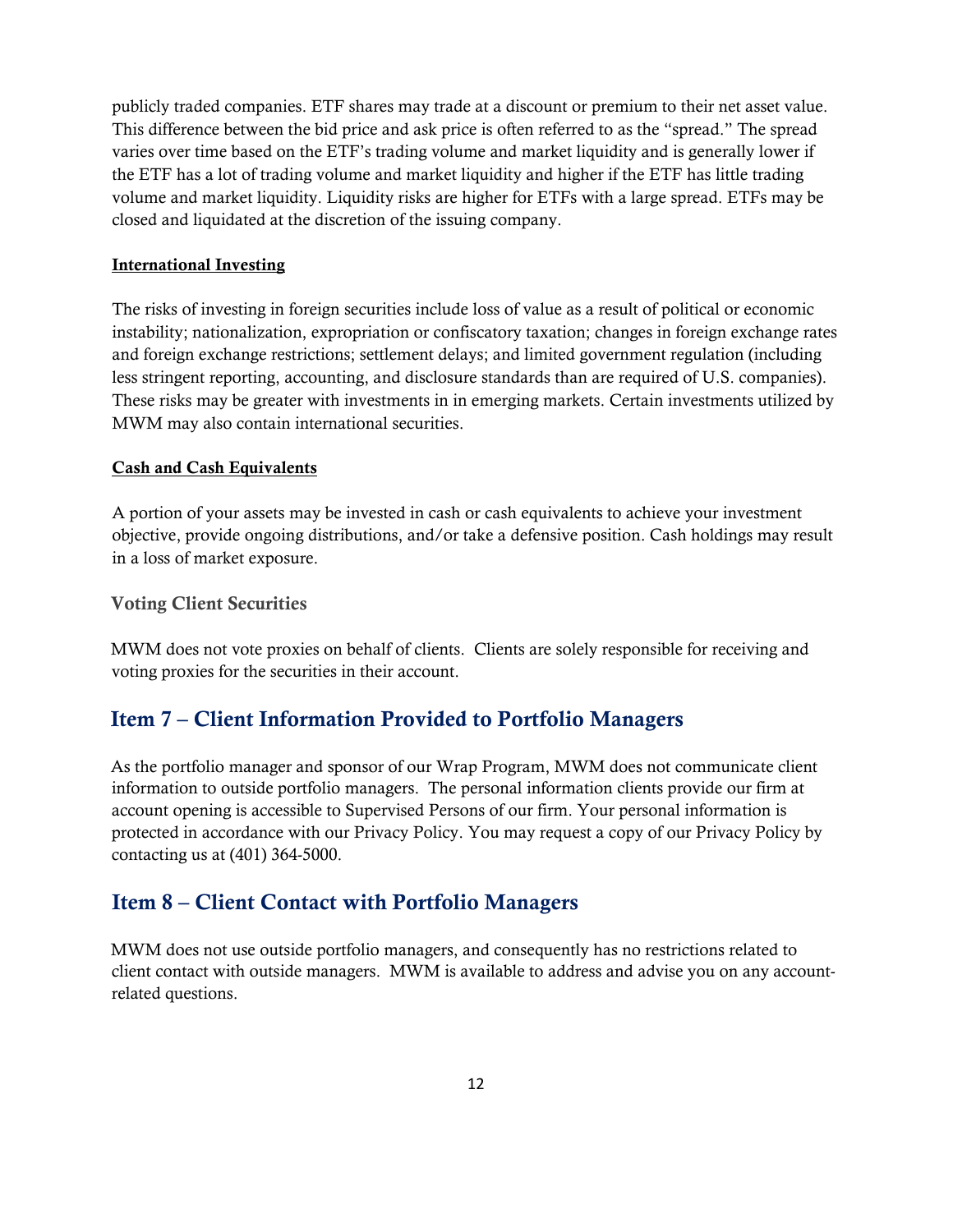Our clients who receive ongoing investment management services are contacted at least annually to determine whether there have been any changes to their financial situation or investment objectives and whether they wish to impose any reasonable restrictions on the management of their account or reasonably modify any existing restrictions. At this time, we will advise any account changes we feel are necessary to help our clients stay on track with meeting their financial goals and consider whether the current services provided by our firm continue to be suitable for their needs.

# <span id="page-12-0"></span>Item 9 – Additional Information

#### Disciplinary Information

Registered investment advisers are required to disclose all material facts regarding any legal or disciplinary events that would be material to the evaluation of the firm or the integrity of its management. MWM is currently not subject to, nor has ever been subject to, any legal or disciplinary events of a material nature.

#### Other Financial Industry Activities and Affiliations

MWM does not participate in any other financial industry activities and has no other financial industry affiliations.

Code of Ethics, Participation or Interest in Client Transactions and Personal Trading

#### Our Code of Ethics

MWM has adopted a Code of Ethics expressing the firm's commitment to ethical conduct. The MWM Code of Ethics describes the firm's fiduciary duties and responsibilities to clients, and details practices for reviewing the personal securities transactions of supervised persons with access to client information. The Code also requires compliance with applicable securities laws, addresses insider trading, and details possible disciplinary measures for violations. MWM will provide a complete copy of its Code of Ethics to any client upon request to the Chief Compliance Officer. You may request a copy of our Code of Ethics by contacting us at (401) 364-5000.

#### Trading Conflicts of Interest

Individuals associated with MWM are permitted to buy or sell securities for their personal accounts identical to or different than those recommended to clients. However, no person employed by MWM is allowed to favor his or her own interest over that of a client or make personal investment decisions based on the investment decisions of advisory clients.

In order to address potential conflicts of interest, MWM requires that associated persons with access to advisory recommendations provide annual securities holdings reports and quarterly transaction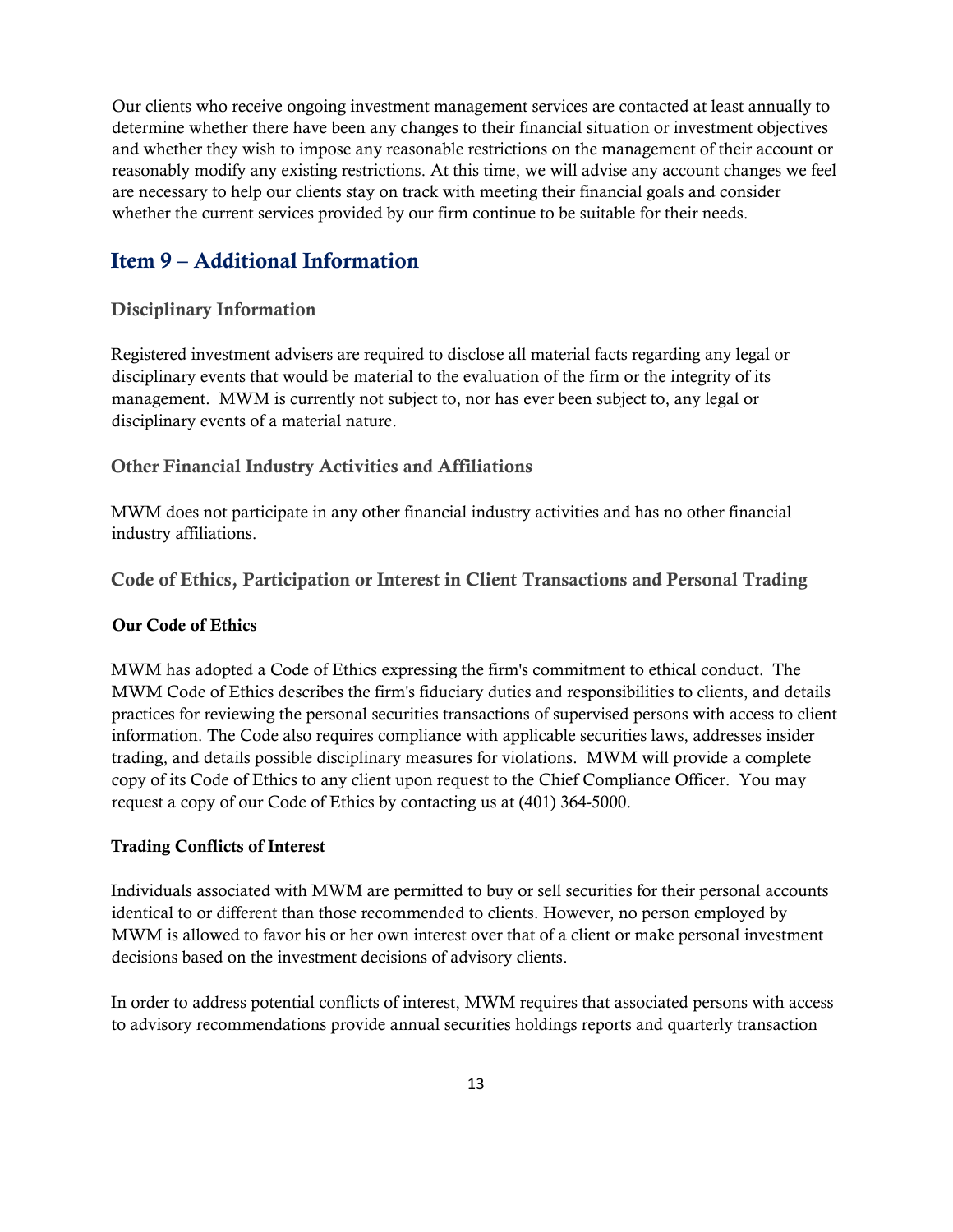reports to the firm's Chief Compliance Officer. MWM also requires prior approval from the Chief Compliance Officer for investing in any IPOs or private placements (limited offerings).

#### Participation in Client Transactions

MWM does not effect principal or agency cross securities transactions for client accounts. MWM also does not cross trades between client accounts. Principal transactions are generally defined as transactions where an adviser, acting as principal for its own account or the account of an affiliated broker-dealer, buys from or sells a security to an advisory client. An agency cross transaction is defined as a transaction where a person acts as an investment adviser in relation to a transaction in which the investment adviser, or any person controlled by or under common control with the investment adviser, acts as broker for both the advisory client and for another person on the other side of the transaction. Agency cross transactions may arise where an adviser is dually registered as a broker-dealer or has an affiliated broker-dealer.

#### Review of Accounts

#### Account Reviews

Accounts at MWM are reviewed on a periodic basis. Reviews may be general in nature, addressing investment objectives, risk tolerances or asset allocations, or they may be more detailed, depending on circumstances. The level of detail of the review is generally triggered by factors such as market, political, or economic conditions, or the client's individual financial situation. We encourage our clients to discuss their needs, goals, and objectives with us and keep us informed of any changes. Our clients who receive ongoing investment management services are contacted at least annually to determine whether there have been any changes to their financial situation or investment objectives and whether they wish to impose any reasonable restrictions on the management of their account or reasonably modify any existing restrictions. At this time, we will advise any account changes we feel are necessary to help our clients stay on track with meeting their financial goals and consider whether the current services provided by our firm continue to be suitable for their needs.

#### Regular Reports Provided to Clients

In addition to the monthly or quarterly statements and confirmations of transaction that clients receive from the custodian, MWM may provide other reports directly to the client from time to time depending on the type of engagement. Investment management clients for example may receive periodic performance related reports.

MWM urges clients to carefully review custodial statements and compare them to the reports which we may provide.